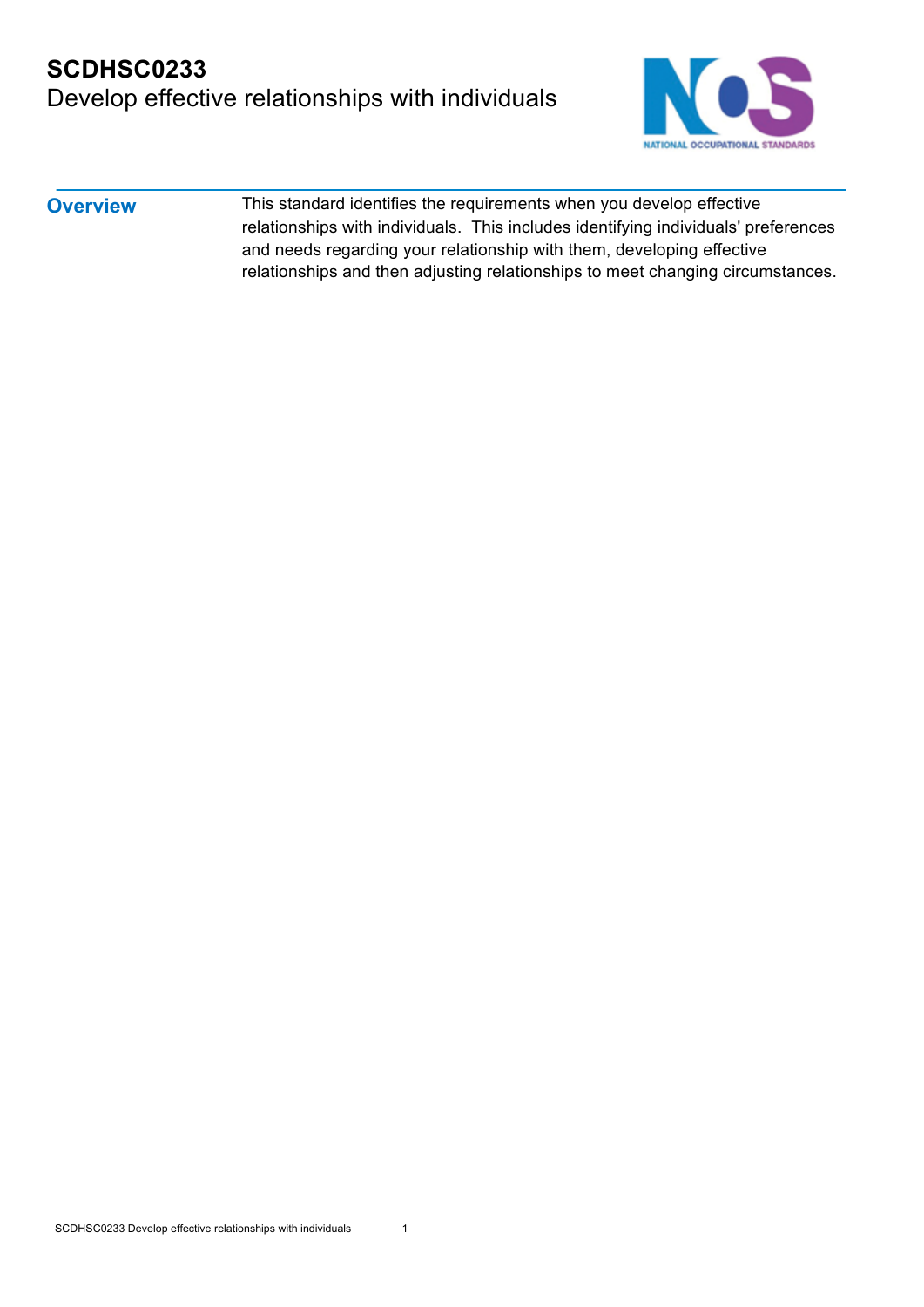### **Performance criteria**

|                      | with them       | Identify individuals' preferences and needs regarding your relationship                                                                                    |
|----------------------|-----------------|------------------------------------------------------------------------------------------------------------------------------------------------------------|
| You must be able to: | P <sub>1</sub>  | identify any issues that you need to take into account when<br>forming a relationship with an individual                                                   |
|                      | P <sub>2</sub>  | support the individual to communicate their wishes and needs<br>about the relationship they wish to have with you                                          |
|                      | P <sub>3</sub>  | make clear to the individual the boundaries of your job role                                                                                               |
|                      | P4              | support the individual to understand how much time you can<br>spend with them                                                                              |
|                      | P <sub>5</sub>  | agree with the individual the type of relationship you are able to<br>have with them, taking account of your role and the tasks you<br>will be undertaking |
|                      | P <sub>6</sub>  | identify potential areas of conflict and report these to the<br>appropriate people                                                                         |
|                      | P7              | treat information about the individual confidentially in<br>accordance with legal and working setting requirements                                         |
|                      |                 | Develop effective relationships                                                                                                                            |
| You must be able to: | P <sub>8</sub>  | develop relationships with the individual and key people that<br>balance the individual's wishes and needs with the requirements<br>of your job            |
|                      | P <sub>9</sub>  | listen to the individual and show that you have heard and taken<br>account of their views                                                                  |
|                      | P <sub>10</sub> | respect the individual's views, expertise and experience                                                                                                   |
|                      | P11             | ensure that you treat the individual fairly and do not discriminate<br>against or disadvantage them in any way                                             |
|                      | P <sub>12</sub> | develop the trust of the individual by being honest about what<br>service you can and cannot provide and any legal and work<br>setting requirements        |
|                      | P <sub>13</sub> | make clear to the individual how information about them may be<br>shared with key people and others                                                        |
|                      | P <sub>14</sub> | interact with the individual in ways that enable them to be<br>involved in planning, implementing and reviewing the service<br>you are providing           |
|                      | P <sub>15</sub> | work with the individual to resolve any conflicts in the<br>relationship and agree a way forward                                                           |
|                      | P <sub>16</sub> | report any relationship issues in accordance with legal and work<br>setting requirements                                                                   |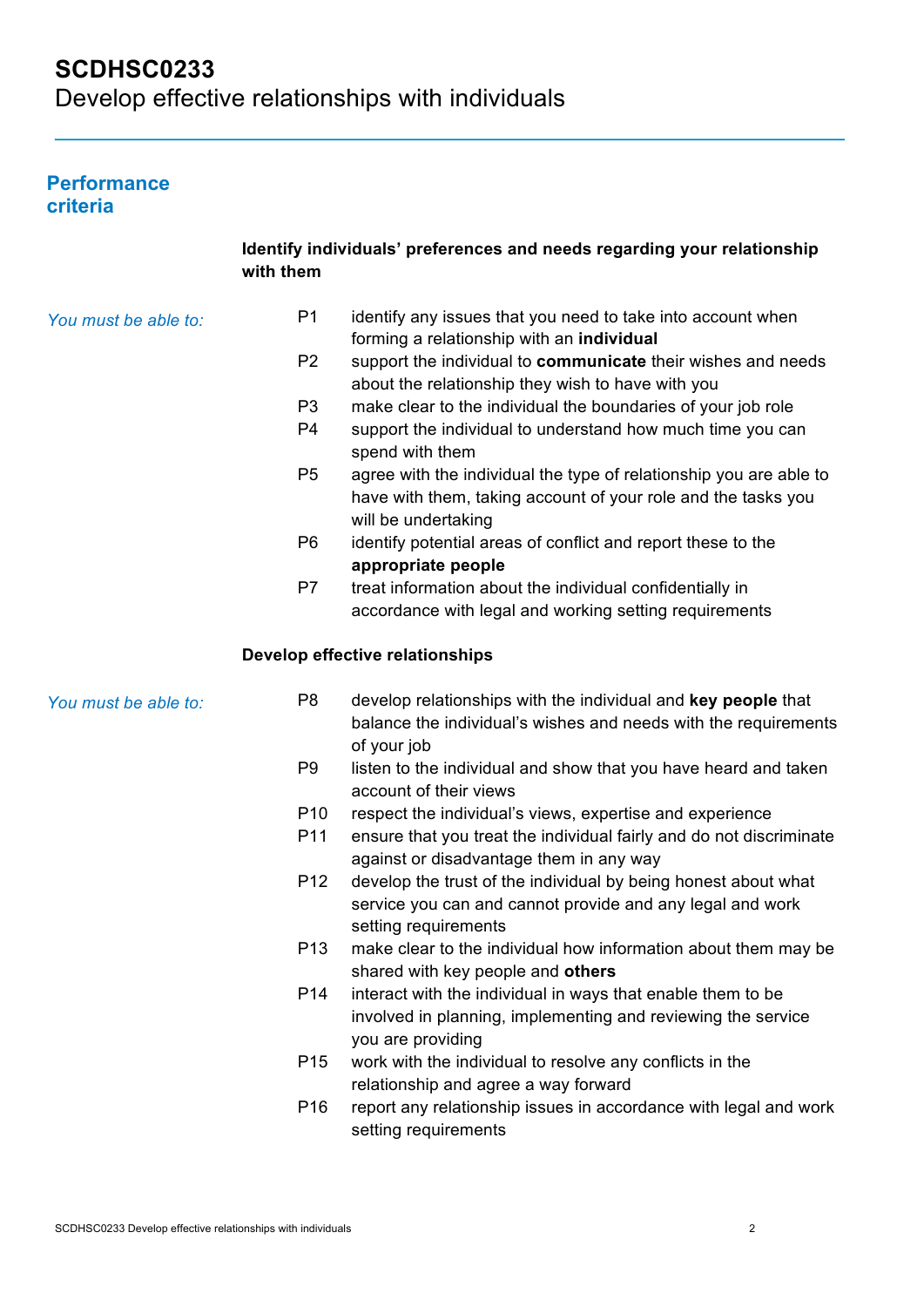### **Adjust relationships to meet changing circumstances**

| You must be able to: | P <sub>17</sub> | support the individual, key people and others to identify any<br>changes needed in your relationship with the individual and the<br>reasons for this                  |
|----------------------|-----------------|-----------------------------------------------------------------------------------------------------------------------------------------------------------------------|
|                      | P <sub>18</sub> | identify when changes in your relationship with the individual<br>might cause conflict and distress                                                                   |
|                      | P <sub>19</sub> | work with the individual, key people and others to make<br>relationship changes, which may include ending the relationship                                            |
|                      | P <sub>20</sub> | support the individual and key people to understand any<br>changes that are being made, the reasons for them and what<br>the changes may mean for them                |
|                      | P <sub>21</sub> | deal sensitively with changes in your relationship with the<br>individual that may cause conflict and distress                                                        |
|                      | P22             | make changes to the relationship taking account of any<br>disruption this may cause to the individual and key people and<br>to the activities you undertake with them |
|                      | P <sub>23</sub> | report changes made and any effect this might have on the<br>individual in accordance with legal and work setting<br>requirements                                     |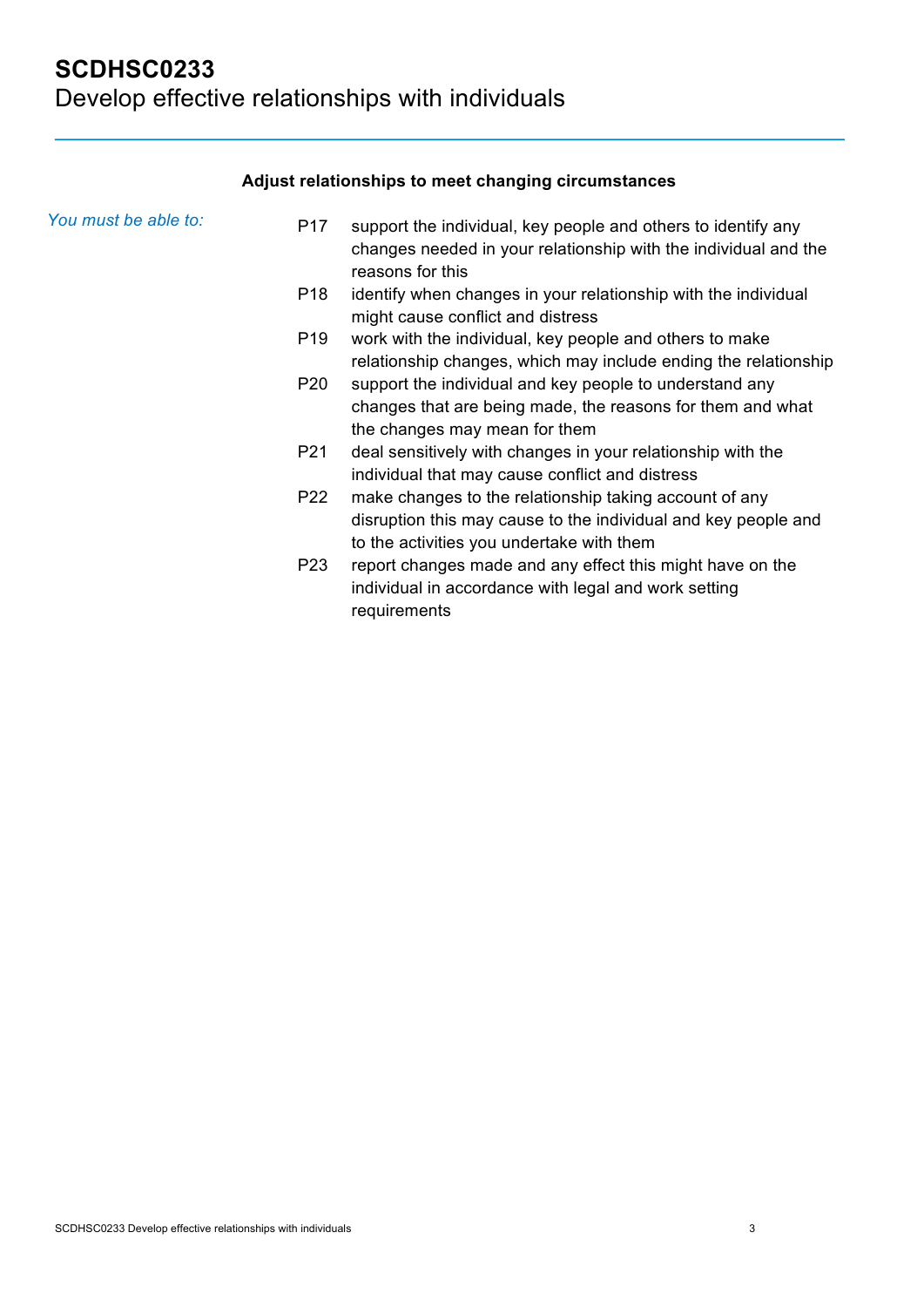# **SCDHSC0233**  Develop effective relationships with individuals

| <b>Knowledge and</b><br>understanding |                 |                                                                                                                            |
|---------------------------------------|-----------------|----------------------------------------------------------------------------------------------------------------------------|
|                                       | <b>Rights</b>   |                                                                                                                            |
| You need to know and<br>understand:   | K <sub>1</sub>  | work setting requirements on equality, diversity, discrimination and<br>rights                                             |
|                                       | K <sub>2</sub>  | your role in supporting rights, choices, wellbeing and active<br>participation                                             |
|                                       | K <sub>3</sub>  | your duty to report anything you notice people do, or anything they<br>fail to do, that could obstruct individuals' rights |
|                                       | K4              | the actions to take if you have concerns about discrimination                                                              |
|                                       | K <sub>5</sub>  | the rights that individuals have to make complaints and be<br>supported to do so                                           |
|                                       |                 | How you carry out your work                                                                                                |
| You need to know and<br>understand:   | K <sub>6</sub>  | codes of practice, standards, frameworks and guidance relevant to<br>your work and the content of this standard            |
|                                       | K7              | the main items of legislation that relate to the content of this<br>standard within your work role                         |
|                                       | K <sub>8</sub>  | your own background, experiences and beliefs that may affect the<br>way you work                                           |
|                                       | K <sub>9</sub>  | your own roles and responsibilities with their limits and boundaries                                                       |
|                                       | K <sub>10</sub> | who you must report to at work                                                                                             |
|                                       | K11             | the roles and responsibilities of other people with whom you work                                                          |
|                                       | K12             | how to find out about procedures and agreed ways of working in<br>your work setting                                        |
|                                       | K <sub>13</sub> | how to make sure you follow procedures and agreed ways of<br>working                                                       |
|                                       | K14             | the meaning of person centred working and the importance of<br>knowing and respecting each person as an individual         |
|                                       | K <sub>15</sub> | the prime importance of the interests and well-being of the<br>individual                                                  |
|                                       | K <sub>16</sub> | the individual's cultural and language context                                                                             |
|                                       | K17             | how to work in ways that build trust with people                                                                           |
|                                       | K <sub>18</sub> | how to work in ways that support the active participation of<br>individuals in their own care and support                  |
|                                       | K <sub>19</sub> | how to work in ways that respect individuals' dignity, personal<br>beliefs and preferences                                 |
|                                       | K20             | how to work in partnership with people                                                                                     |
|                                       | K21             | what you should do when there are conflicts and dilemmas in your<br>work                                                   |
|                                       | K22             | how and when you should seek support in situations beyond your                                                             |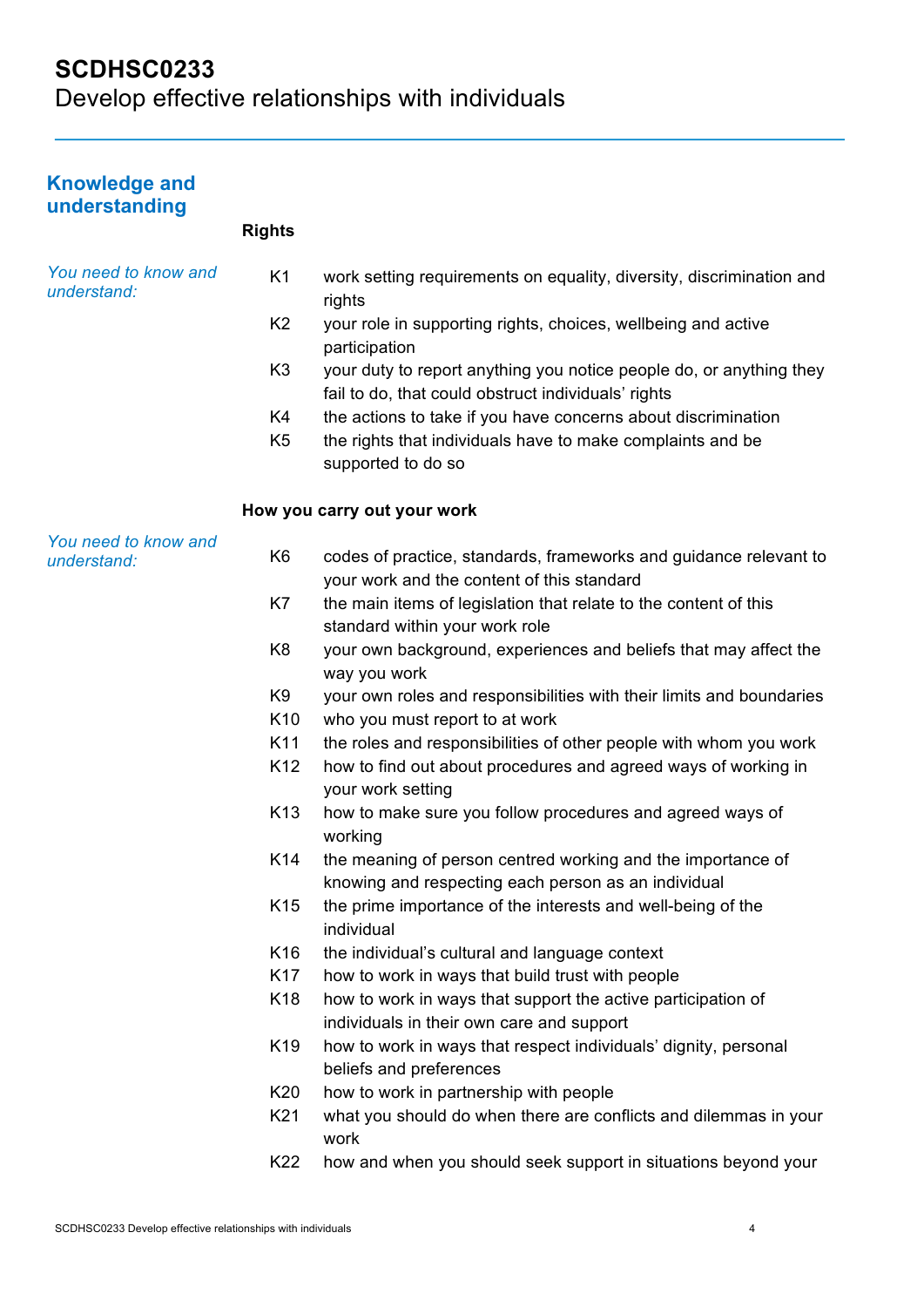experience and expertise

### **Theory for practice**

| You need to know and<br>understand: | K <sub>23</sub><br>K24<br>K <sub>25</sub><br>Communication | the factors that may affect the health, wellbeing and<br>development of individuals you care for or support<br>how these affect individuals and how they may affect different<br>individuals differently<br>the main stages of human development |
|-------------------------------------|------------------------------------------------------------|--------------------------------------------------------------------------------------------------------------------------------------------------------------------------------------------------------------------------------------------------|
|                                     |                                                            |                                                                                                                                                                                                                                                  |
| You need to know and<br>understand: | K26                                                        | factors that can have a positive or negative effect on the way people<br>communicate                                                                                                                                                             |
|                                     | K27                                                        | different methods of communicating                                                                                                                                                                                                               |
|                                     |                                                            | Personal and professional development                                                                                                                                                                                                            |
| You need to know and<br>understand: | K28<br>K29                                                 | why it is important to reflect on how you do your work<br>how to use your reflections to improve the way you work                                                                                                                                |
|                                     | <b>Health and Safety</b>                                   |                                                                                                                                                                                                                                                  |
| You need to know and<br>understand: | K30                                                        | your work setting policies and practices for health, safety and<br>security                                                                                                                                                                      |
|                                     | K31                                                        | practices that help to prevent and control infection in the context of<br>this standard                                                                                                                                                          |
|                                     | Safe-guarding                                              |                                                                                                                                                                                                                                                  |
| You need to know and<br>understand: | K32                                                        | the duty that everyone has to raise concerns about possible harm or<br>abuse, poor or discriminatory practices                                                                                                                                   |
|                                     | K33                                                        | signs and symptoms of harm or abuse                                                                                                                                                                                                              |
|                                     | K34                                                        | how and when to report any concerns about abuse, poor or<br>discriminatory practice, resources or operational difficulties                                                                                                                       |
|                                     | K35                                                        | what to do if you have reported concerns but no action is taken to<br>address them                                                                                                                                                               |
|                                     |                                                            | <b>Handling information</b>                                                                                                                                                                                                                      |
| You need to know and                | K36                                                        | legal requirements, policies and procedures for the security and                                                                                                                                                                                 |
| understand:                         | K37                                                        | confidentiality of information<br>work setting requirements for recording information and producing                                                                                                                                              |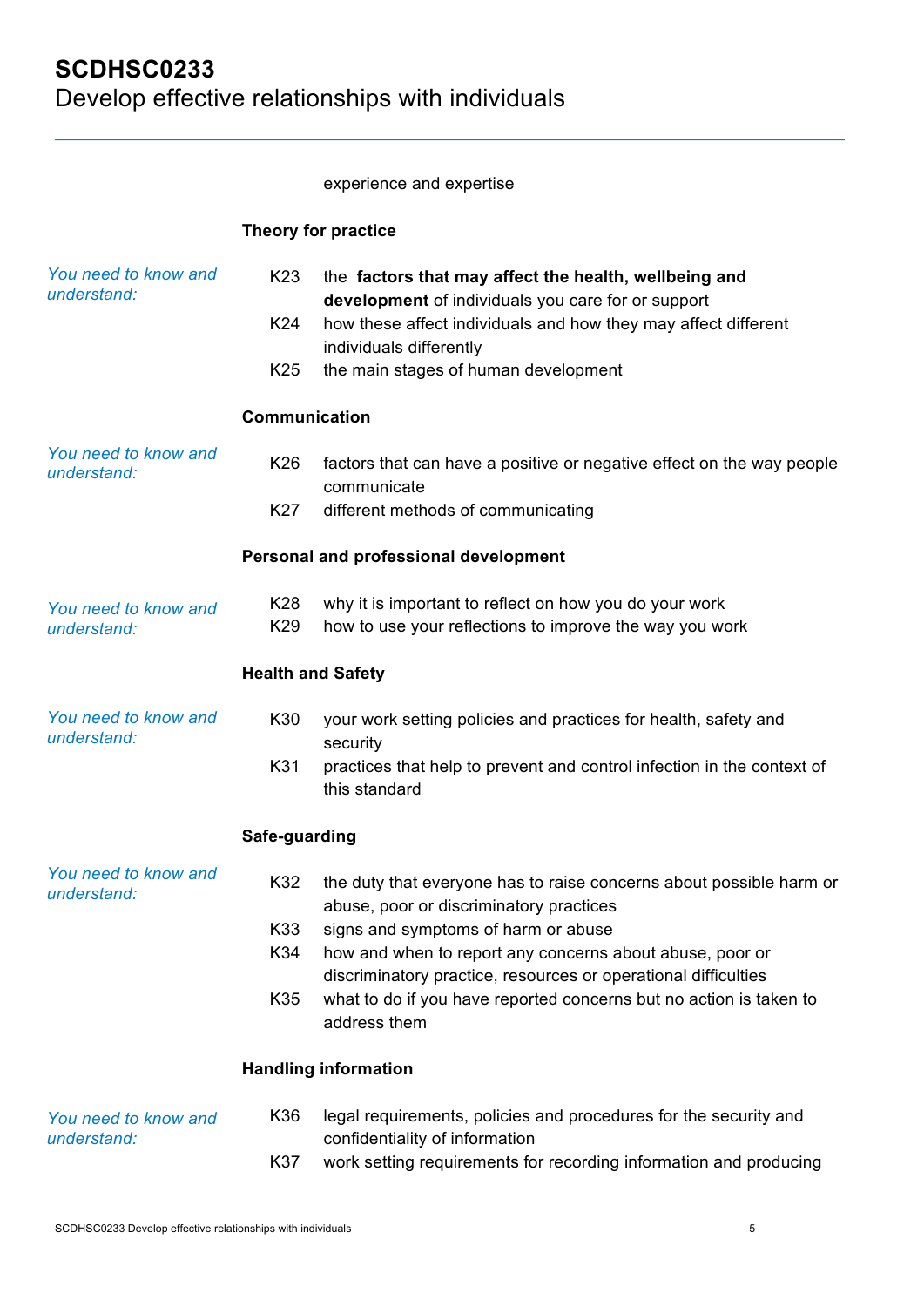reports including the use of electronic communication

- K38 what confidentiality means
- K39 how to maintain confidentiality in your work
- K40 when and how to pass on information

#### **Specific to this NOS**

| You need to know and | factors and conditions that may affect the type of relationship that |
|----------------------|----------------------------------------------------------------------|
| understand:          | you can have with individuals                                        |

- K42 how to identify key changes in the conditions and circumstances of individuals
- K43 the actions to take when you identify key changes in the conditions and circumstances of individuals
- K44 how to form, maintain and disengage from relationships with individuals
- K45 the communication and listening skills necessary to relate to and interact effectively with individuals
- K46 how to monitor and make changes to relationships that will cause the minimum disruption
- K47 barriers to relationships and effective interactions, generally and specifically with the individuals with whom you work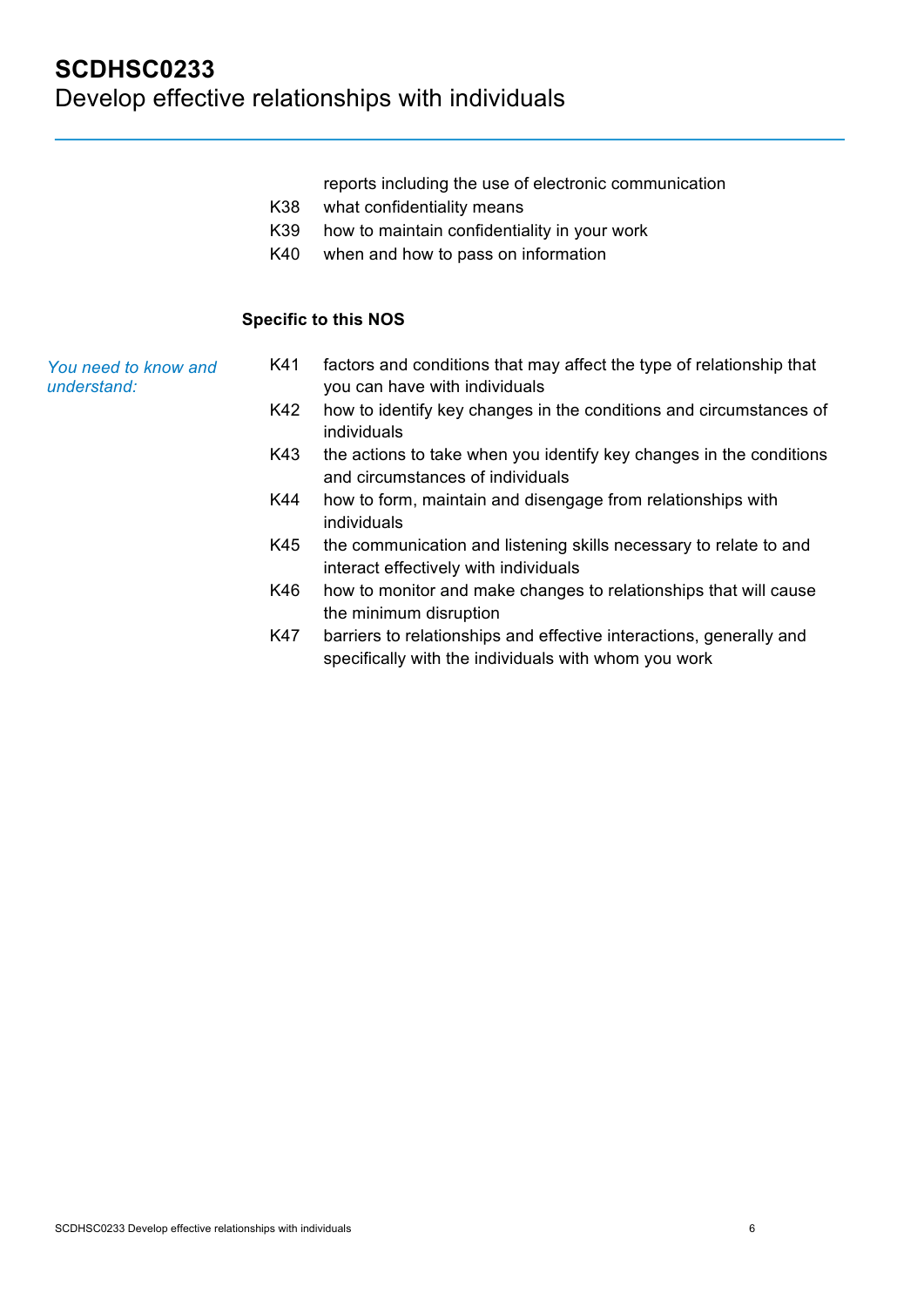## **Additional Information**

### **Scope/range related to performance criteria**

The details in this field are explanatory statements of scope and/or examples of possible contexts in which the NOS may apply; they are not to be regarded as range statements required for achievement of the NOS.

Note: Where an individual finds it difficult or impossible to express their own preferences and make decisions about their life, achievement of this standard may require the involvement of advocates or others who are able to represent the views and best interests of the individual.

Where there are language differences within the work setting, achievement of this standard may require the involvement of interpreters or translation services.

**Appropriate people** may include your line manager; professionals; specialists To **communicate** may include using the individual's preferred spoken language; the use of signs; symbols; pictures; writing; objects of reference; communication passports; other non verbal forms of communication; human and technological aids to communication

The **individual** is the person you support or care for in your work **Key people** are those who are important to an individual and who can make a difference to his or her well-being. Key people may include family, friends, carers and others with whom the individual has a supportive relationship. **Others** are your colleagues and other professionals whose work contributes to the individual's well-being and who enable you to carry out your role.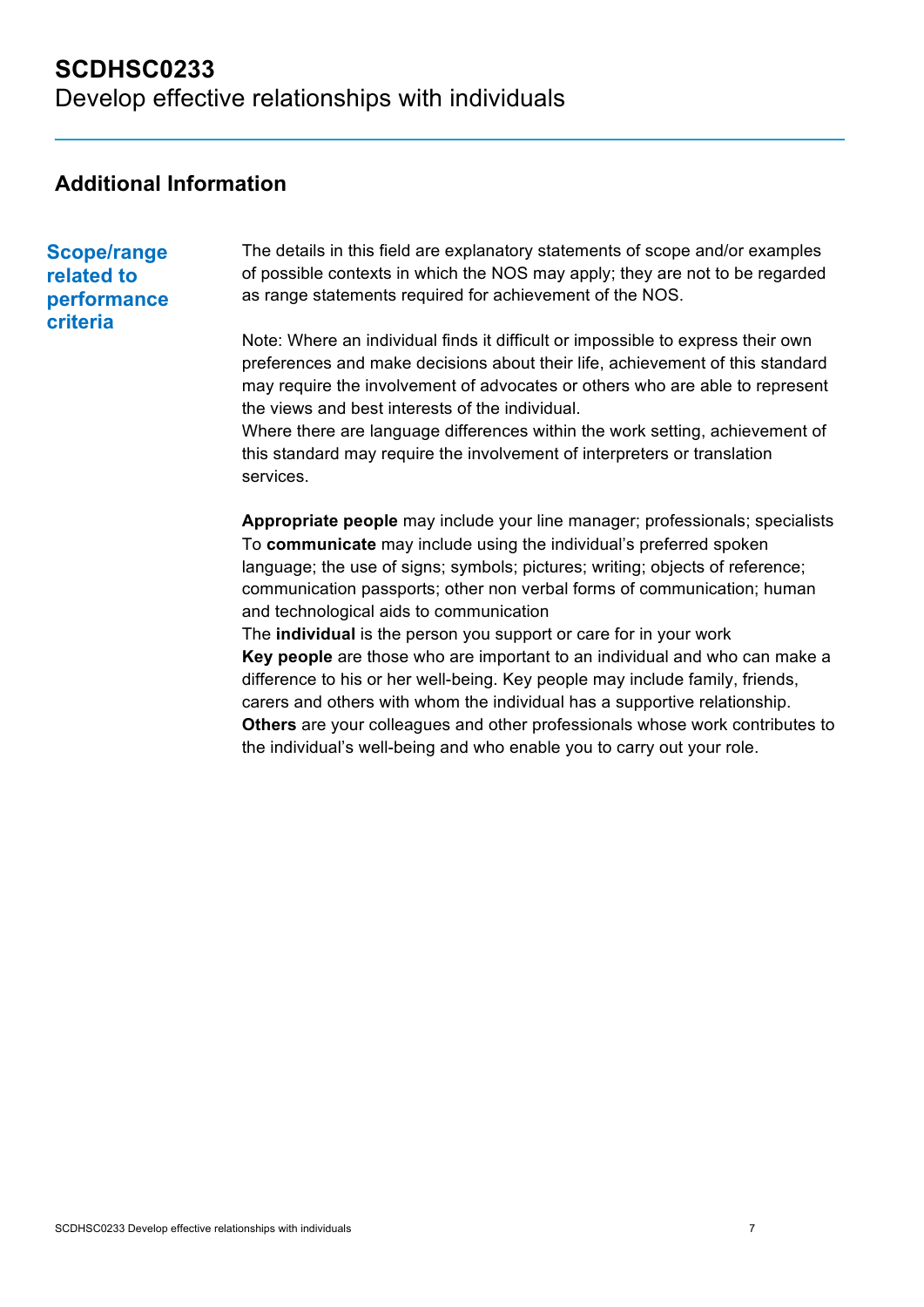# **SCDHSC0233**  Develop effective relationships with individuals

| <b>Scope/range</b><br>related to<br>knowledge and<br>understanding | The details in this field are explanatory statements of scope and/or examples<br>of possible contexts in which the NOS may apply; they are not to be regarded<br>as range statements required for achievement of the NOS.<br>All knowledge statements must be applied in the context of this<br>standard.                                                                                                                                                                                                                                                                                                                                                                                             |  |  |
|--------------------------------------------------------------------|-------------------------------------------------------------------------------------------------------------------------------------------------------------------------------------------------------------------------------------------------------------------------------------------------------------------------------------------------------------------------------------------------------------------------------------------------------------------------------------------------------------------------------------------------------------------------------------------------------------------------------------------------------------------------------------------------------|--|--|
|                                                                    | Factors that may affect the health, wellbeing and development of<br>individuals may include adverse circumstances or trauma before or during<br>birth; autistic spectrum conditions; dementia; family circumstances; frailty;<br>harm or abuse; injury; learning disability; medical conditions (chronic or acute);<br>mental health; physical disability; physical ill health; poverty; profound or<br>complex needs; sensory needs; social deprivation; substance misuse                                                                                                                                                                                                                            |  |  |
| <b>Values</b>                                                      | Adherence to codes of practice or conduct where applicable to your role and<br>the principles and values that underpin your work setting, including the rights<br>of children, young people and adults. These include the rights:<br>To be treated as an individual<br>To be treated equally and not be discriminated against<br>To be respected<br>To have privacy<br>To be treated in a dignified way<br>To be protected from danger and harm<br>To be supported and cared for in a way that meets their needs, takes account<br>of their choices and also protects them<br>To communicate using their preferred methods of communication and<br>language<br>To access information about themselves |  |  |